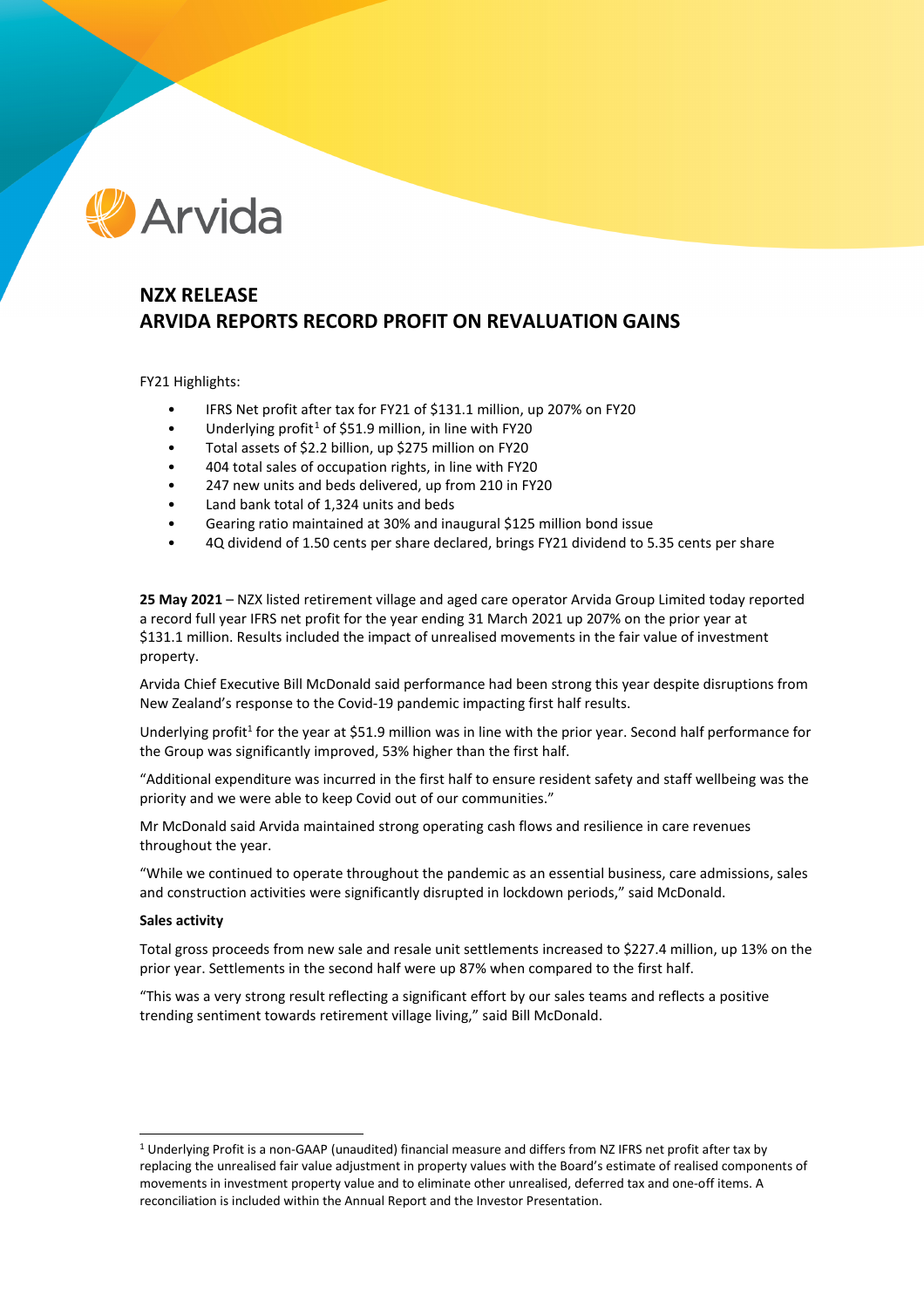# **Construction activity**

Arvida built 247 new homes in the year across ten sites despite the closure of construction sites for the Covid-19 lockdown. Construction activity exceeded guidance provided at the start of the year.

Milestones celebrated included the completion of the first of Arvida's purpose-built care suite product. These multi-storey buildings at Aria Bay in Auckland and Copper Crest in Tauranga delivered 114 new care suites and 29 apartments. The care suite model allows the desired premium care accommodation outcome, with a higher level of investment.

"The provision of care is core to strategy," CEO Bill McDonald said. "Providing residents with the confidence that care services are available as they age is essential. Care suites will lead the New Zealand retirement industry into a new standard for aged care."

Arvida announced plans to introduce care suites across a number of its other retirement communities.

The latest Arvida retirement community Te Puna Waiora in Kerikeri was launched during the year. Arvida now has 33 retirement communities completed or in development across New Zealand. It has a large future development pipeline of 1,324 units and beds.

# **Stated strategy**

Arvida announced it had conditionally agreed to sell one of its smaller Christchurch retirement and aged care villages as it continued to rebalance its portfolio in line with strategic priorities.

Also announced are conditional agreements to acquire two parcels of bare land to provide the opportunity to develop broad acre retirement communities in the future. In Kerikeri an adjoining site has been acquired with settlement in June 2021.

"Adding to our land bank will support future greenfield development as we look to lift our build rate," commented Mr McDonald.

"We are building differentiated product for the future that will be relevant to ongoing generations of New Zealanders. Combining community connection is central to building multi-generational assets."

As a key part to its community engagement strategy Arvida launched Arvida Good Friends earlier this year after a successful Christchurch pilot. The service combines the provision of care and services into the home with member transport and a wellness centre where people can socialise, feel connected, and receive centralised healthcare support if needed.

Planning is underway to introduce Arvida Good Friends into other Arvida retirement communities.

#### **Sound balance sheet**

Total assets grew to \$2.2 billion, up from \$1.9 billion at the start of the financial year with development activity completed and an increase in the value of investment property.

The annual revaluations of investment property undertaken by CBRE and Jones Lang LaSalle delivered a revaluation movement of \$123.5 million. The increase was driven by higher unit prices, the delivery of new units and the reversal of the material uncertainty that existed at 31 March 2020 in relation to Covid-19.

During the year, Arvida listed a \$125 million retail bond applying the proceeds to repay bank debt. The bond provided extended tenor to Arvida's debt profile and improved diversification in debt funders. Balance sheet gearing including the bond remained at 30% and within the target gearing band.